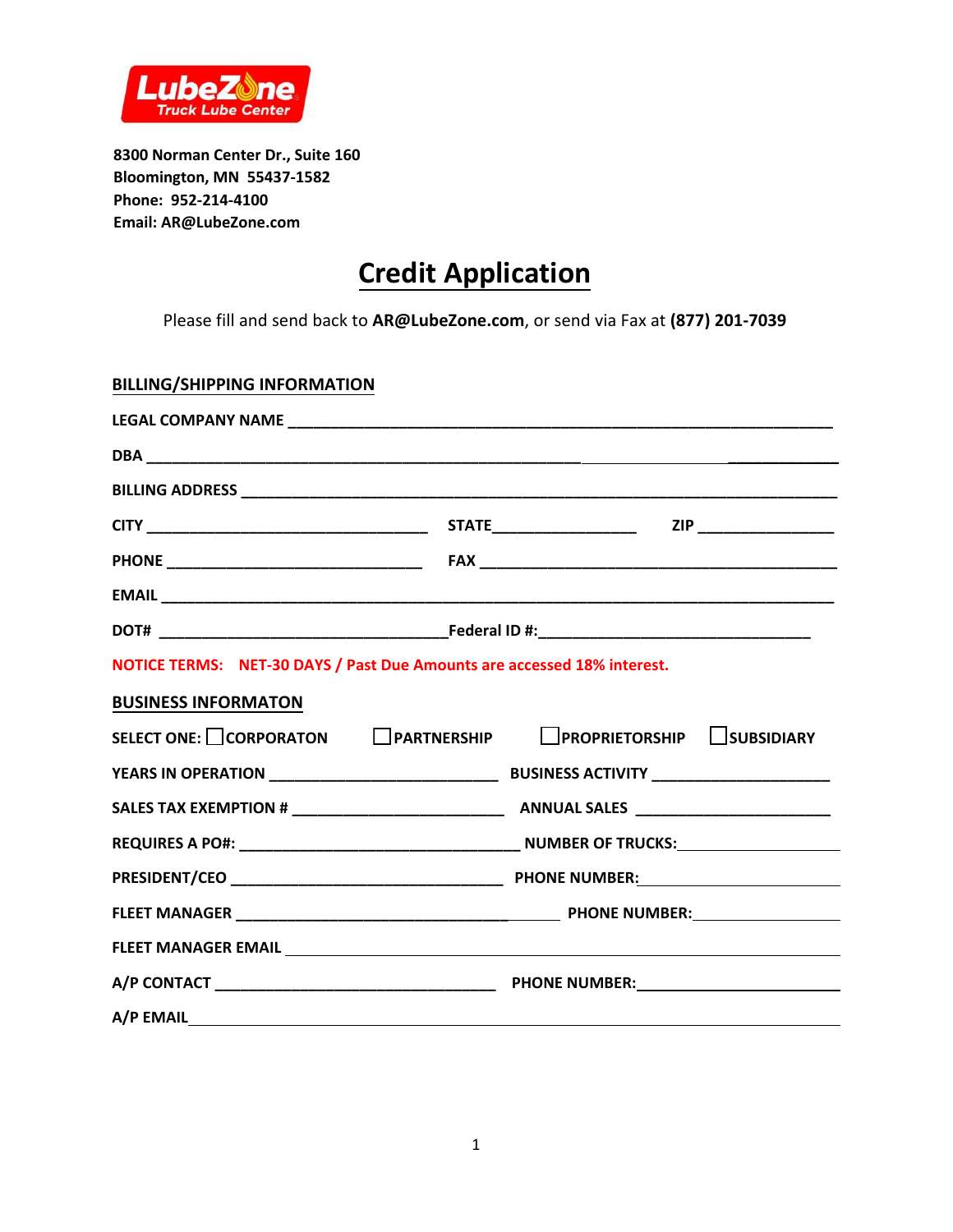## PRINCIPAL(S) / OWNER(S)

| <b>BANK REFERENCE</b>                                                                              |                                |                          |
|----------------------------------------------------------------------------------------------------|--------------------------------|--------------------------|
|                                                                                                    |                                |                          |
|                                                                                                    |                                |                          |
|                                                                                                    |                                |                          |
|                                                                                                    |                                |                          |
|                                                                                                    |                                |                          |
| <b>TRADE REFERENCES</b>                                                                            |                                |                          |
|                                                                                                    |                                |                          |
|                                                                                                    |                                |                          |
|                                                                                                    |                                | ZIP _________________    |
|                                                                                                    |                                |                          |
|                                                                                                    |                                |                          |
| <b>TRADE REFERENCES</b>                                                                            |                                |                          |
|                                                                                                    |                                |                          |
|                                                                                                    |                                |                          |
|                                                                                                    |                                | ZIP ____________________ |
|                                                                                                    |                                |                          |
|                                                                                                    |                                |                          |
| history from our bank/financial institution and trade vendors to establish an open line of credit. |                                |                          |
|                                                                                                    |                                |                          |
|                                                                                                    |                                |                          |
| <b>CORPORATE USE ONLY</b><br>Fleet Procedure: Yes / No                                             |                                |                          |
|                                                                                                    | $2 \left( \frac{1}{2} \right)$ |                          |